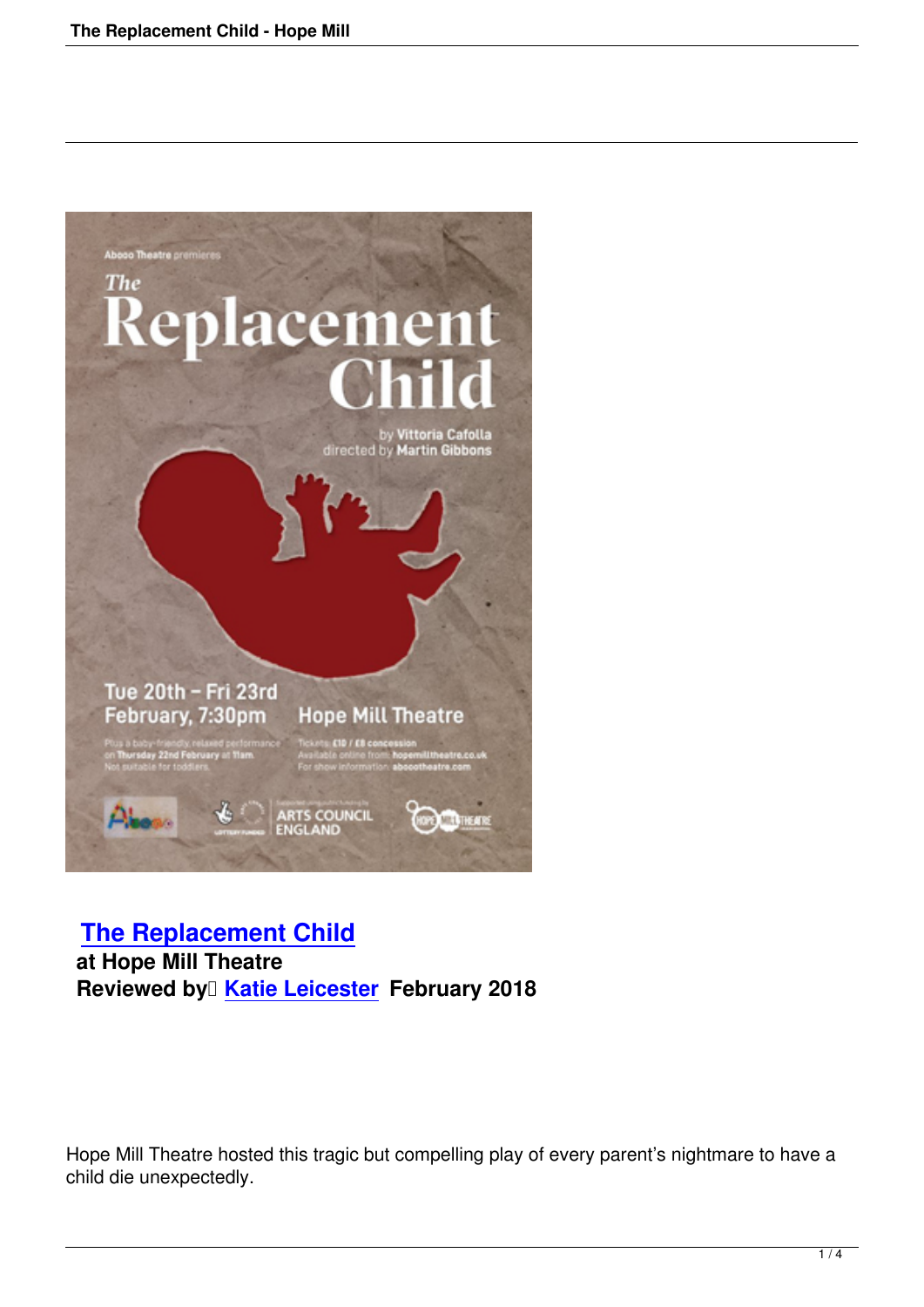The Replacement Child is produced by Abooo, a new theatre Company set up by actress **Clare Cameron**

who plays 'Jude' in the production. The Company is dedicated to celebrating theatre made by and for parents. As a mother herself Clare wanted to see more stories on stage that mirrored her own experience of child birth and parenting in general.

Talking about what inspired her to start Abooo and in particular stage work that would be of interest to parents, Cameron says "It struck me that pregnancy and new parenthood are rarely reflected on our stages. Equally, I realised that we rarely see topics such as miscarriage, stillbirth and postnatal depression and yet so many of these are shared experiences." When she read *The Replacement Child* she knew that this play would be the top pick to mark her Company's professional debut.

Written by **Vittoria Cafolla** and directed by **Martin Gibbons**, Replacement Child tell the story of an English Lecturer Oscar played by former soap actor Rupert Hill and an artist Jude (Clare Cameron) a married couple who find themselves pregnant for the second time but all is not what it first seems.

The staging by **Sorcha Corcoran** was a visual piece of excellence, which was versatile enough to create the adaptability of jumping between past and present during the scenes. The story starts when the 18 year old daughter of Oscar, Grace (played by **Caroline Read**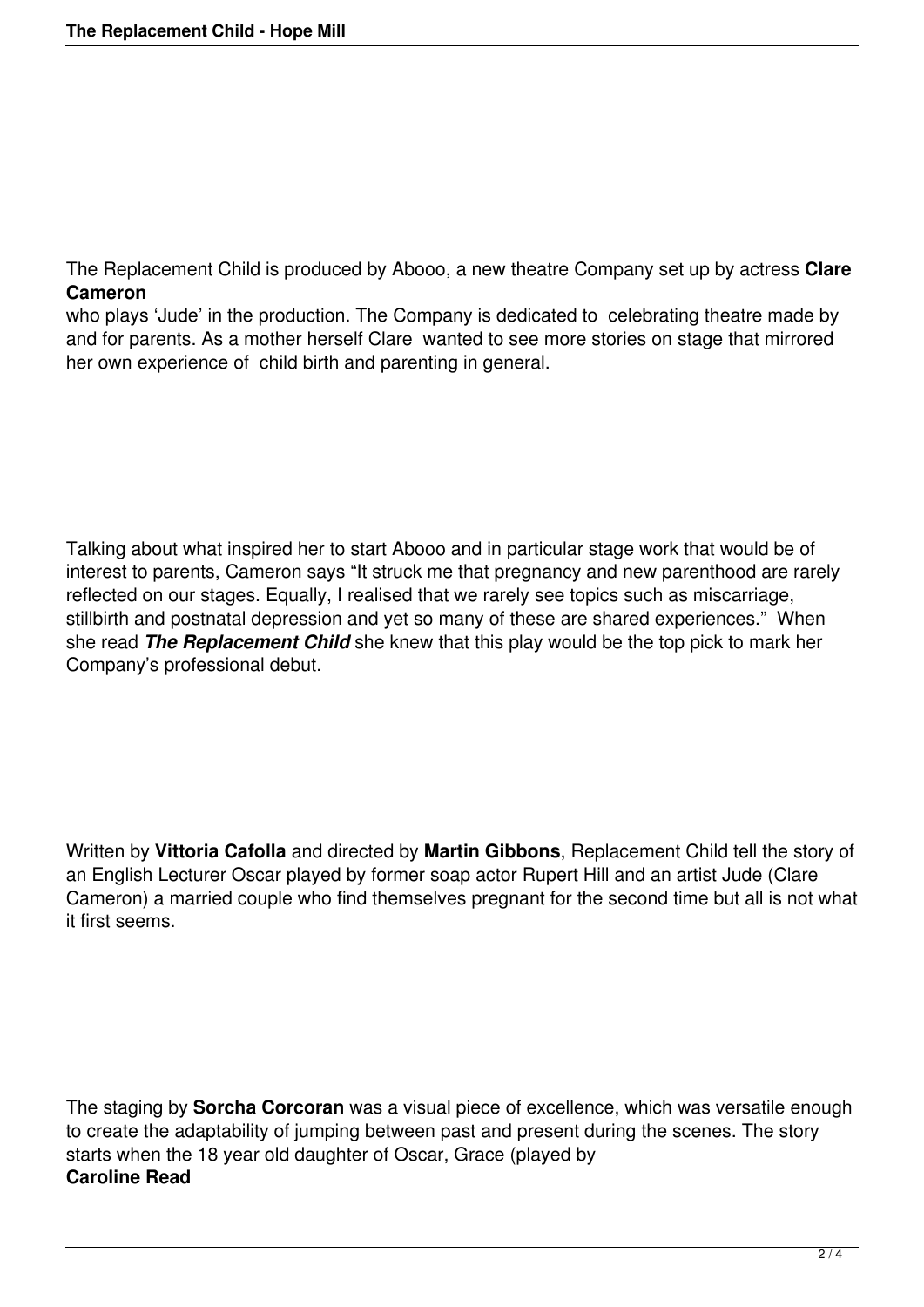), has been summoned to meet him after he had failed to acknowledge her milestone birthday of reaching adulthood. The two are shrouded in secrets and emotional pain from the past. Grace, now an adult, is tired of her father's silence regarding her mother, Jude, and demands to know the circumstances leading up to her birth. Clearly traumatised by the absence of her mother, Grace is seen to be wearing her mother's old stripy jumper - Oscar drinks his bottle of wine as he begins to enlighten Grace of her parentage and past.

Grace learns that she had a sister, Stella, who fell asleep on her father's chest and never woke up due to a sudden infant death syndrome, leading to the couple embarking on a journey of grief and turmoil. Oscar painfully relays witness of how they grieved differently as a couple, and how they were torn apart due to bereavement, ultimately leading to Grace's conception on the night of the funeral. Oscar, feeling tricked and not ready for another child, eventually tears the couple apart - as bereavement and the loss of a child can so easily do. The months followed and Oscar becomes estranged from Jude until she goes into labour with their second child.

**Julia Haworth**, former soap actress, plays Carol the midwife in a delivery suite which is under staffed and has no anaesthetist present (due to him being in theatre), leaving Jude limited options of Entonox and Pethidine for pain relief instead of the requested epidural.

The dialogue is painful, but an intimate insight into the reaction and what follows after a death of a child - from the blood curdling scream of a mother, the police involvement, organising a funeral, choosing a small white coffin to carry the precious baby, registering the death and how the parents' world collapses never to be the same again.